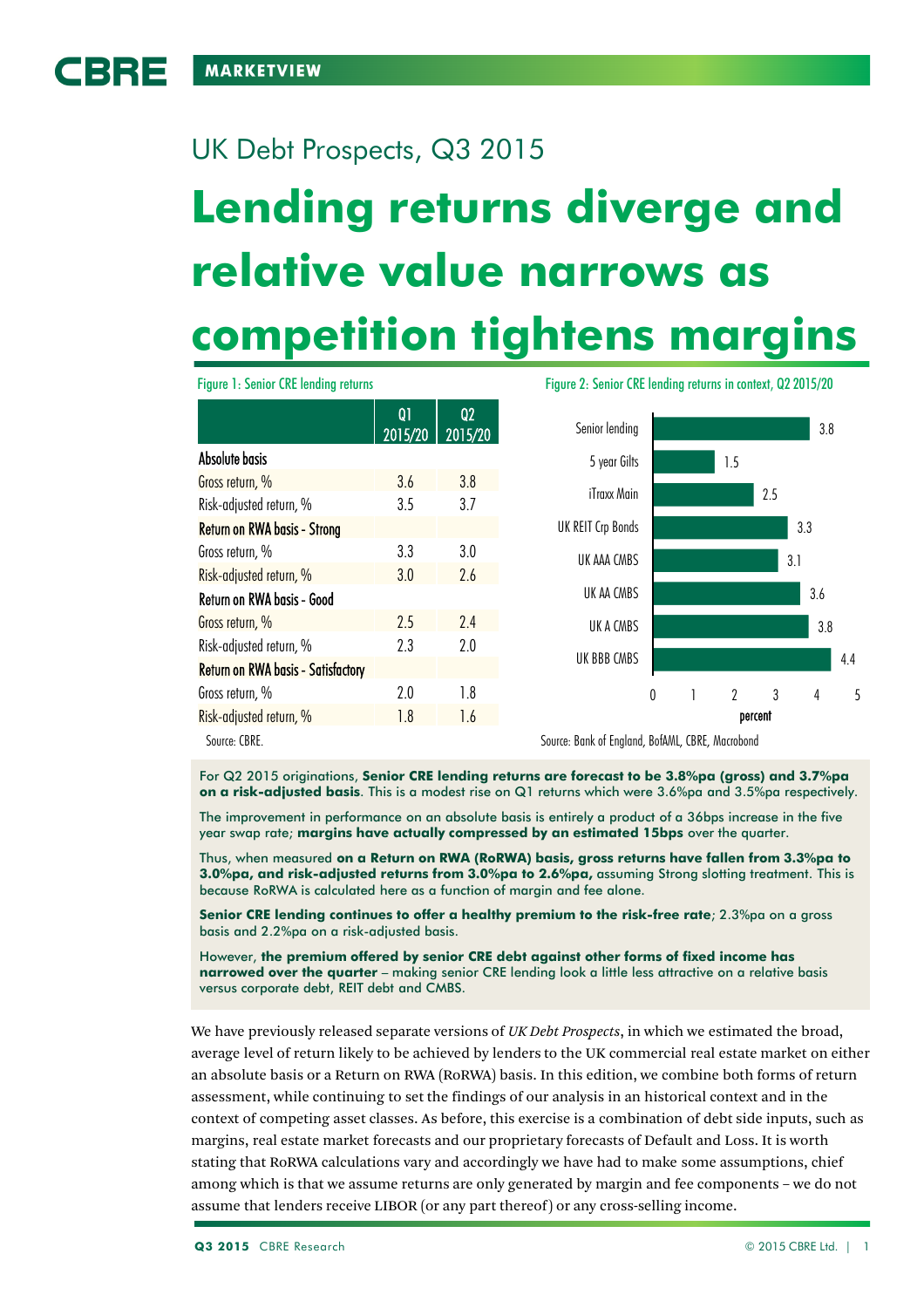#### PRESSURE ON MARGIN, INTEREST RATE UP

We estimate that senior lending margins across the broad mix of UK real estate fell by 15bps to around 1.9% by the end of Q2 2015. This was more than compensated for by a 36bps rise in the five year swap rate (though one should note the continued likelihood of highly volatility interest rates with the growing threat of GREXIT).

#### PROBABILITY OF DEFAULT, EXPECTED LOSS

Even in a rising market the idiosyncratic nature of individual CRE assets means value decline and hence default may still occur. Our latest forecasts indicate a gradual slowing in the rate of future capital growth; as a result, predictions of default and loss increase. We estimate that Q2 2015/20 senior 65% LTV originations have a Probability of Default (PD) of 2% (up from 1% in Q1) and annualised Expected Loss (EL) of 0.2% (up from 0.1%). Although rising, both PD and EL are still well below historic long-term average levels.

# ABSOLUTE RETURN RISES OVER QUARTER

Given the above, gross returns on senior CRE lending are estimated to have risen to 3.8%pa at Q2 2015 – up from the 3.6%pa seen in Q1, but down on the 4.4%pa at the end of 2014. Taking into account PD and EL, risk-adjusted returns also improved to 3.7%pa at the end of Q2, versus 3.5%pa in Q1 and 4.3% at Q4 2014.

#### PREMIUM TO OTHER FIXED INCOME DOWN

Although rising in absolute terms, senior CRE lending returns have narrowed relative to other forms of fixed income. Against the five year Gilt, the premium offered by senior CRE lending has fallen from 2.4% to 2.3% over the quarter, while against corporate debt (as represented by the iTraxx Main series), the premium has narrowed more significantly, from 1.7% to 1.4%. There has similarly been a narrowing in the premium against REIT Corporate Bonds and CMBS.

#### COMPETITION IMPACTING RETURNS

The above analysis shows how senior CRE lending returns have weakened over the quarter, as margins have contracted – even as margins have widened for other competing asset classes. This is doubtless the impact of heightened levels of competition in the senior CRE debt market, as evidenced by the De Montfort University *UK Commercial Property Lending Report* showing that in 2014 non-UK bank and building society lenders accounted for their greatest ever share of new lending, at 57%.

#### MEZZANINE

We estimate Mezzanine returns to be 9.0%pa on a gross basis and 7.3%pa on a risk-adjusted basis at the end of Q2, slightly down on Q1 2015 and Q4 2014.

Figure 3: Senior CRE lending returns, premium versus other forms of fixed income, Q1 and Q2 2015



Source: Bank of England, BofAML, CBRE, Macrobond.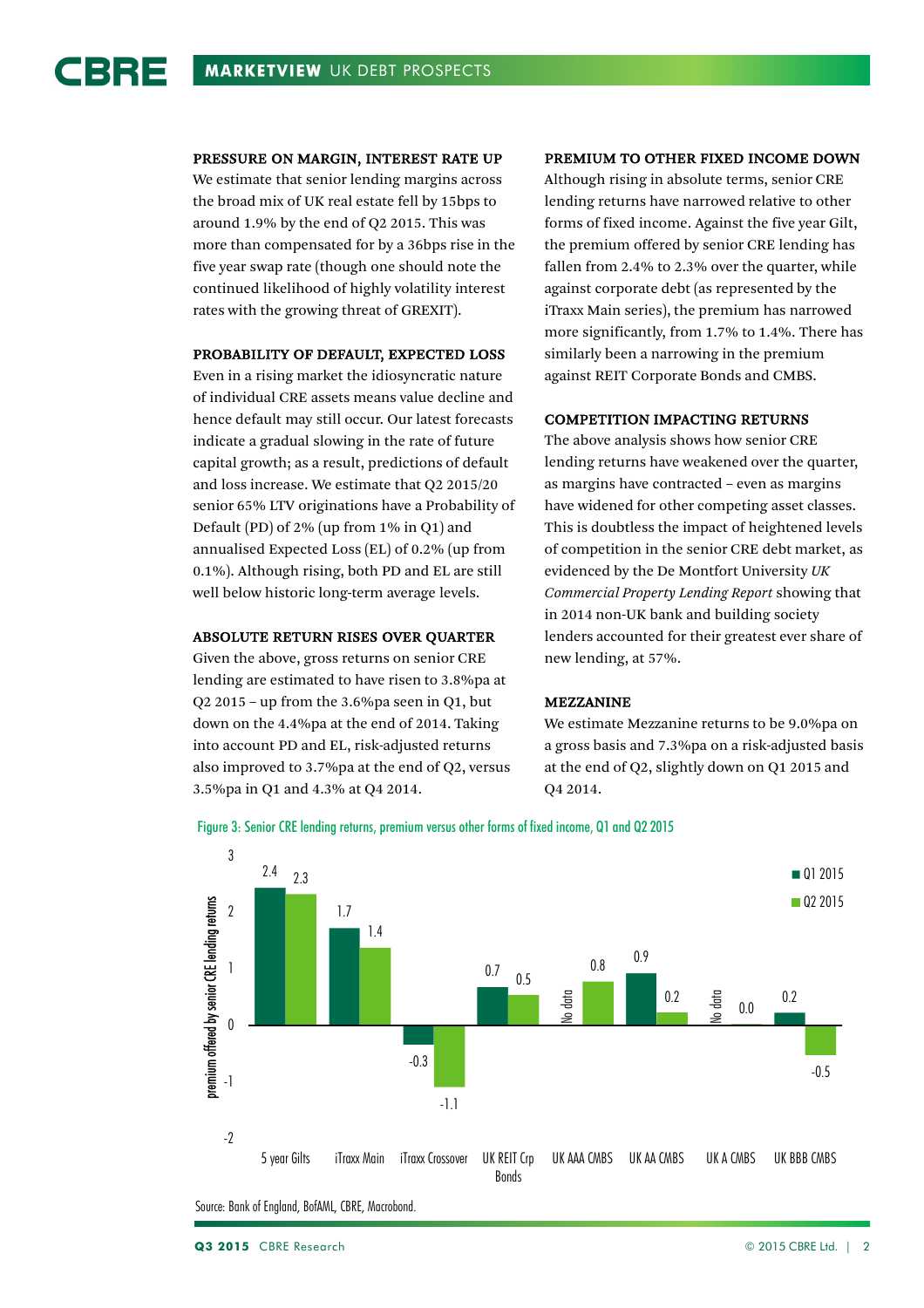# ANALYSIS ON AN ABSOLUTE RETURN BASIS



Source: Bank of England, BofAML, CBRE, Macrobond

# Figure 5: Breakdown of Senior and Mezzanine CRE lending returns

|                                       | Senior lending (65% LTV) |                                  |     |               | Mezzanine (65-80%) |     |                                  |               |
|---------------------------------------|--------------------------|----------------------------------|-----|---------------|--------------------|-----|----------------------------------|---------------|
|                                       | <b>Base</b>              |                                  |     | <b>Stress</b> | <b>Base</b>        |     |                                  | <b>Stress</b> |
|                                       | 2014/19                  | Q1 2015/20 Q2 2015/20 Q2 2015/20 |     |               | 2014/19            |     | 01 2015/20 02 2015/20 02 2015/20 |               |
| Expected interest rate, %             | 1.4                      | 1.3                              | 7.، | 1.7           | 1.4                | 1.3 | 1.7                              | 1.7           |
| Margin, %                             | 2.8                      | 2.1                              | 1.9 | 1.9           | 8.2                | 7.8 | 7.3                              | 7.3           |
| Arrangement fee, %                    |                          | 1.0                              | 1.0 | 1.0           | 0.0                | 0.0 | 0.0                              | 0.0           |
| Gross return, %                       | 4.4                      | 3.6                              | 3.8 | 3.8           | 9.6                | 9.1 | 9.0                              | 9.0           |
| IPD all property capital growth, %pa  | 4.5                      | 4.1                              | 3.6 | $-5.6$        | 4.5                | 4.1 | 3.6                              | $-5.6$        |
| Probability of Default, %             | 1.0                      | 1.0                              | 2.0 | 35.0          | 4.0                | 5.0 | 6.0                              | 58.0          |
| Annualised Expected Loss, %           | 0.1                      | 0.1                              | 0.2 | 3.9           | 1.2                | 1.5 | 1.7                              | 16.8          |
| Risk adjusted return, %               | 4.3                      | 3.5                              | 3.7 | $-0.1$        | 8.5                | 7.6 | 7.3                              | $-7.8$        |
| Gilts                                 | 1.2                      | 1.2                              | 1.5 | 1.5           | 1.2                | 1.2 | 1.5                              | 1.5           |
| Gross premium versus Gilts, %         | 3.3                      | 2.4                              | 2.3 | 2.3           | 8.5                | 7.9 | 7.5                              | 7.5           |
| Risk-adjusted premium versus Gilts, % | 3.2                      | 2.4                              | 2.2 | $-1.6$        | 7.3                | 6.5 | 5.8                              | $-9.3$        |



Figure 6: Senior CRE lending returns in historic context